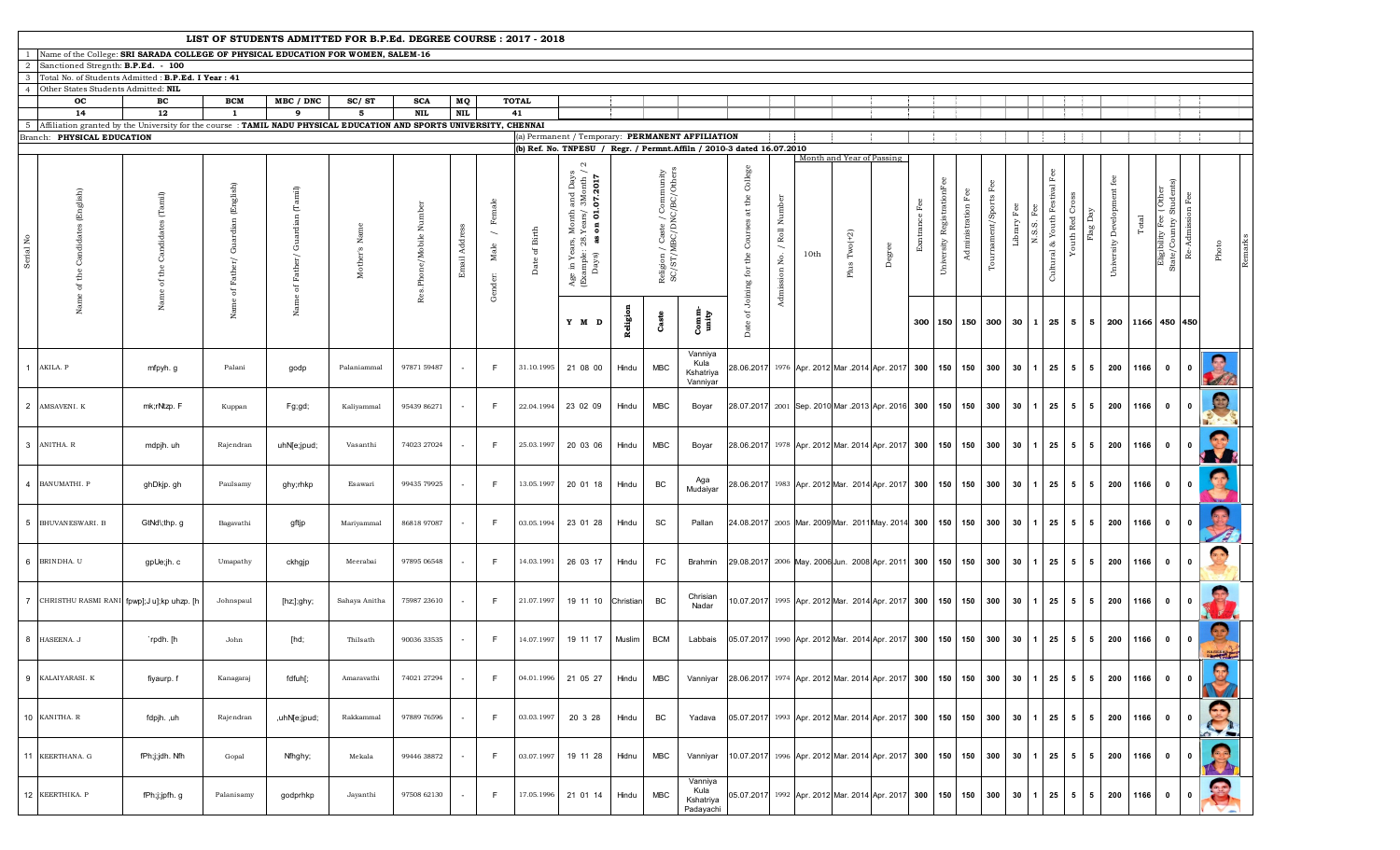| 13 LAVANYA. M         | yhtz;ah. kh      | Madhu          | khJ             | Jaya          | 90474 79075 |        | -F. | 24.06.1997 | 20 00 07 | Hindu | MBC        | Vanniyar        |  |                                               | 14.07.2017 1998 Apr. 2012 Mar. 2014 Apr. 2017 300              | 150 | 150 | 300 | 30 | 25                  |                | $5 \mid 5$ | 200 | 1166 | $\mathbf{0}$ | $\mathbf 0$             | S                    |
|-----------------------|------------------|----------------|-----------------|---------------|-------------|--------|-----|------------|----------|-------|------------|-----------------|--|-----------------------------------------------|----------------------------------------------------------------|-----|-----|-----|----|---------------------|----------------|------------|-----|------|--------------|-------------------------|----------------------|
| 14 LOGAPRIYA. S       | Nyhfg;gphpah. R  | Sundararaj     | Re;juuh[;       | Meena         | 96774 86001 |        | F.  | 03.09.1996 | 20 09 28 | Hindu | <b>MBC</b> | Vanniyar        |  | 14.07.2017 1999 Apr. 2012 Mar. 2014 Apr. 2017 | 300                                                            | 150 | 150 | 300 | 30 | 25                  | 5              | 5          | 200 | 1166 | $\bullet$    | $\mathbf{0}$            | 25                   |
| 15 MAHALAKSHMI. S     | kfhyl;Rkp.r      | Sangili        | rq;fpyp         | Kaliyammal    | 86082 73550 |        | F.  | 24.05.1996 | 21 01 07 | Hindu | <b>DNC</b> | Maravar         |  |                                               | 28.06.2017 1973 Mar. 2011 Mar. 2013 Apr. 2016 300 150 150      |     |     | 300 | 30 | 25                  |                | $5 \mid 5$ | 200 | 1166 | $\bullet$    | $\mathbf{0}$            | $\bullet$            |
| 16 MALA. K            | khyh. F          | Kumar          | Fkhh;           | Santha        | 87602 16007 |        | F.  | 19.01.1995 | 22 05 12 | Hindu | <b>MBC</b> | Vanniyar        |  |                                               | 12.07.2017 1997 Mar. 2010 Mar. 2012 May. 2017 300              | 150 | 150 | 300 | 30 | 25                  |                | 55         | 200 | 1166 | $\mathbf 0$  | $\mathbf{0}$            | $\bigodot$           |
| 17 MANGAIYARKARASI. V | kq;ifah;furp. it | Vaithilingam   | itj;jpypq;fk;   | Malarkodi     | 74023 57716 |        | F.  | 03.05.1995 | 22 01 28 | Hindu | <b>MBC</b> | Vanniyar        |  |                                               | 28.06.2017 1972 Jun. 2011 Mar. 2013 Apr. 2016 300              | 150 | 150 | 300 | 30 | 25                  |                | $5 \mid 5$ | 200 | 1166 | $\bf{0}$     | $\mathbf{0}$            | $\bullet$            |
| 18 MATHUPRIYA. M      | kJg;gphpah. kh   | Madhu          | khJ             | Murugammal    | 97886 80315 |        | F.  | 05.06.1996 | 21 00 26 | Hindu | SC         | Adi<br>dravidar |  |                                               | 28.06.2017 1982 Mar. 2011 Mar. 2013 Apr. 2017 300 150 150      |     |     | 300 | 30 | 25                  |                | $5 \mid 5$ | 200 | 1166 | $\bullet$    | $\mathbf{0}$            | R<br><b>SWAND AS</b> |
| 19 NANDHINI. R        | ee;jpdp. uh      | Ramachandhiran | uhkre;jpud;     | Panju         | 80983 40899 |        | F.  | 05.06.1996 | 21 00 26 | Hindu | BC         | Sanar           |  |                                               | 28.06.2017 1980 Mar. 2011 Mar. 2013 Nov. 2016 300              | 150 | 150 | 300 | 30 | 25                  | 5 <sub>1</sub> | 5          | 200 | 1166 | $\mathbf 0$  | $\mathbf 0$             |                      |
| 20 NANDHINI. V        | ee;jpdp.nt       | Venkatesan     | ntq;fNlrd;      | Selvi         | 84381 00845 |        | F.  | 04.04.1997 | 20 02 27 | Hindu | BC         |                 |  |                                               | Viswakarma 28.06.2017 1975 Apr. 2012 Mar. 2014 Mar. 2017 300   | 150 | 150 | 300 | 30 | 25                  | -51            | 5          | 200 | 1166 | $\mathbf{0}$ | $\mathbf{0}$            |                      |
| 21 NATHIYA. A         | ejpah. m         | Appavu         | mg;ghT          | Chandra       | 91594 68506 |        | F.  | 01.06.1995 | 22 01 00 | Hindu | <b>MBC</b> | Vanniyar        |  |                                               | 28.06.2017 1971 Mar. 2010 Mar. 2012 Apr. 2015 300              | 150 | 150 | 300 | 30 | 25                  |                | $5 \mid 5$ | 200 | 1166 | $\mathbf 0$  | $\mathbf{0}$            |                      |
| 22 NITHYA. A          | epj;ah. m        | Arputham       | mw;Gjk;         | Vijayalakshmi | 94883 09070 |        | F.  | 29.03.1997 | 20 03 02 | Hindu | BC         | Nadar           |  |                                               | 05.07.2017 1989 Apr. 2012 Mar. 2014 Apr. 2017 300              | 150 | 150 | 300 | 30 | 25                  | 5              | 5          | 200 | 1166 | $\mathbf 0$  | $\mathbf 0$             |                      |
| 23 PAVITHRA. P        | gtpj;uh. g       | Panneer Selvam | gd;dPh; nry;tk; | Uma           | 90475 95921 |        | F.  | 16.01.1995 | 22 05 15 | Hindu | SC         | Adi<br>dravidar |  |                                               | 27.07.2017 2000 Mar. 2010 Mar. 2012 July. 2015 300             | 150 | 150 | 300 | 30 | 25                  |                | 55         | 200 | 1166 | $\bullet$    | $\mathbf{0}$            | G                    |
| 24 POOVARASI. M       | G+turp. k        | Manoharan      | kNdhfud;        | Saroja        | 99446 33146 |        | F.  | 01.06.1996 | 21 01 00 | Hindu | MBC        | Ambala<br>karan |  |                                               | 28.06.2017 1981 Apr. 2012 Mar. 2014 Apr. 2017 300              | 150 | 150 | 300 | 30 | 25                  |                | 55         | 200 | 1166 | $\bullet$    | $\mathbf{0}$            | R.                   |
| 25 PRIYA. S           | gphpah. Nrh      | Somasuntharam  | NrhkRe;juk;     | Vijaya        | 96008 75162 |        | F.  | 20.03.1996 | 21 03 11 | Hindu | <b>SCA</b> |                 |  |                                               | Arunthathiya 28.06.2017 1986 Apr. 2012 Mar. 2014 Apr. 2017 300 | 150 | 150 | 300 | 30 | 25                  | 5              | 5          | 200 | 1166 | $\mathbf 0$  | $\mathbf{0}$            | g                    |
| 26 PRIYADHARSINI. G   | gphpajh;rpdp. F  | Gunasekaran    | FdNrfud;        | Malathi       | 90928 15554 |        | F.  | 06.11.1996 | 20 07 25 | Hindu | <b>MBC</b> | Vanniyar        |  |                                               | 10.08.2017 2003 Apr. 2012 Mar. 2014 Apr. 2017 300              | 150 | 150 | 300 | 30 | 25                  |                | $5 \mid 5$ | 200 | 1166 | $\bullet$    | $\mathbf{0}$            |                      |
| 27 ROHINI. S          | Nuhfpdp.nr       | Selvaraj       | nry;tuh[;       | Amsavalli     | 8098913280  |        | F   | 21.05.1997 | 20 01 10 | Hindu | BC         | Kallar          |  |                                               | 05.07.2017 1994 Apr. 2012 Mar. 2014 Apr. 2017 300 150 150      |     |     | 300 | 30 | 25                  |                | 5 5        | 200 | 1166 | $\bullet$    | $\mathbf{0}$            | 9                    |
| 28 SANDHIYA. N        | re;jpah. eh      | Nagarajan      | ehfuh[d;        | Mahalakshmi   | 82200 75264 |        | F.  | 29.07.1991 | 25 11 02 | Hindu | <b>MBC</b> | Vanniyar        |  |                                               | 30.06.2017 1987 Mar. 2008 Mar. 2010 Nov. 2016 300              | 150 | 150 | 300 | 30 | 25                  | 5 <sub>1</sub> | 5          | 200 | 1166 | $\mathbf 0$  | $\overline{\mathbf{0}}$ | 室                    |
| 29 SANGEETHA. G       | rq;fPjh. Nfh     | Gopal          | Nfhghy;         | Sumathi       | 85084 42223 | $\sim$ | F.  | 26.02.1997 | 20 04 05 | Hindu | BC         | Kaikolar        |  |                                               | 28.06.2017 1977 Apr. 2012 Mar. 2014 Apr. 2017 300 150 150      |     |     | 300 |    | $30 \mid 1 \mid 25$ |                | 5 5        | 200 | 1166 | $\bullet$    | 0                       | <b>B</b>             |
| 30 SARANYA. S         | ruz;ah. r        | Sathyamoorthy  | rj;jpa%h;jjp    | Revathi       | 98946 74914 |        | F.  | 09.02.1997 | 20 04 22 | Hindu | <b>MBC</b> | Vanniyar        |  |                                               | 28.06.2017 1968 Apr. 2012 Mar. 2014 Apr. 2017 300 150          |     | 150 | 300 | 30 | 25                  |                | 5 5        | 200 | 1166 | $\bullet$    | $\mathbf{0}$            |                      |
| 31 SATHIYA. G         | rj;jpah. f       | Ganeshan       | fNzrd;          | Rani          | 78458 39292 |        | F.  | 26.11.1997 | 19 07 05 | Hindu | <b>MBC</b> | Vanniyar        |  |                                               | 18.08.2017 2004 Apr. 2012 Mar. 2014 July. 2017 300             | 150 | 150 | 300 | 30 | 25                  |                | $5 \mid 5$ | 200 | 1166 | $\mathbf{0}$ | 0                       | 2                    |
| 32 SATHYA. N          | rj;ah. e         | Nadesan        | eNrd;           | Selvam        | 97896 35221 | $\sim$ | F.  | 10.04.1991 | 26 02 21 | Hindu | MBC        | Vanniyar        |  |                                               | 28.06.2017 1984 Mar. 2008 Mar. 2010 Nov. 2013 300 150          |     | 150 | 300 | 30 | $1 \quad 25$        |                | 5 5        | 200 | 1166 | $\bullet$    | $\mathbf{0}$            | 8                    |